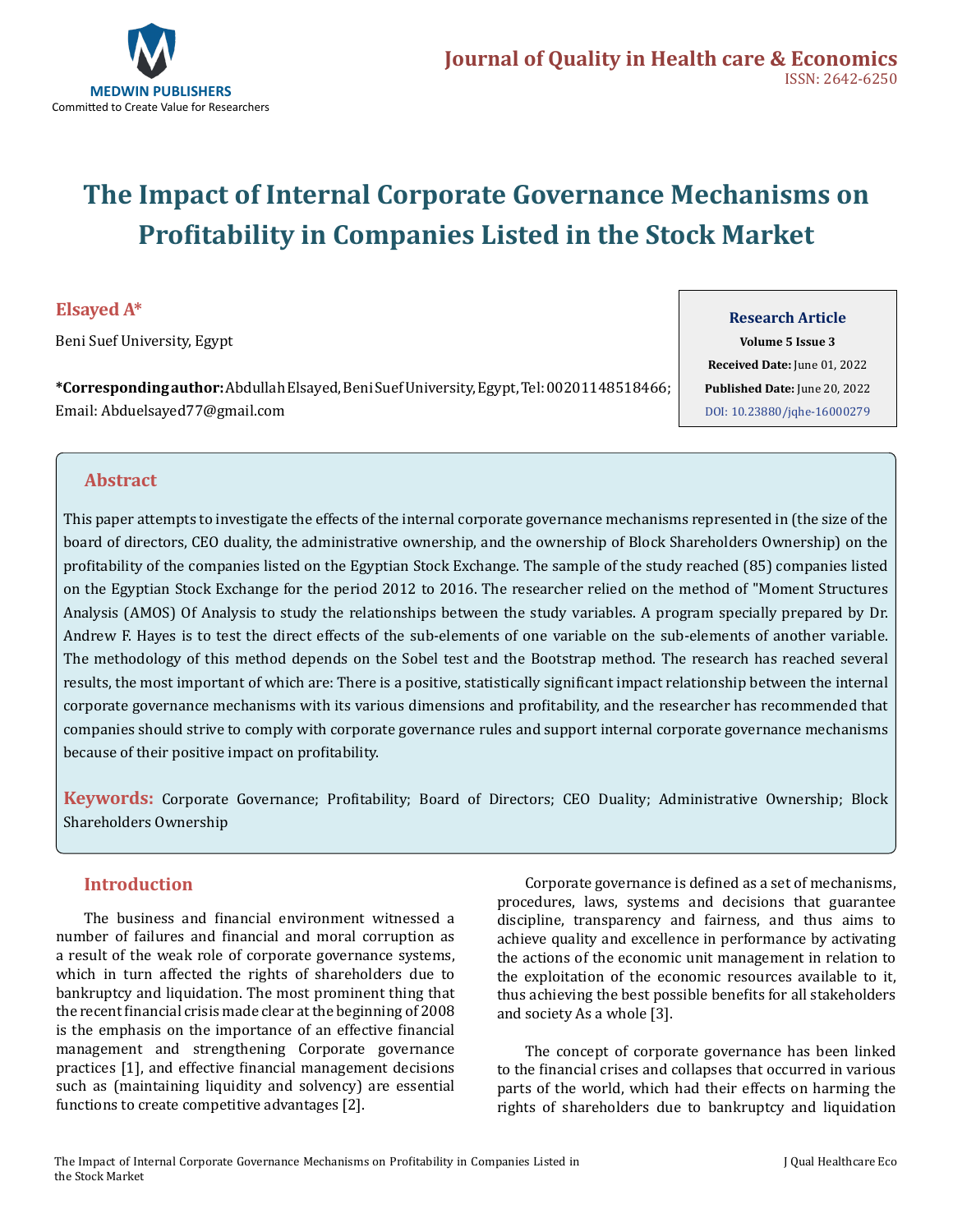cases. Specialists have confirmed that these crises were the result of wrong behaviors passed through weak legislation, laws and ineffective risk management [4]. This made many countries work to enact laws and adopt procedures that call for improving corporate governance systems, and activating their internal and external tools. Accordingly, a number of countries have adopted some governance tools to monitor the management's actions and decisions related to shareholder wealth, including determining the number of board members, and periodically electing a board of directors from shareholders, in addition to emphasizing the separation between the CEO and the chairman's job.

The interest in governance emerged after the rise of huge investments that require separation between stakeholders and those who manage these investments, so it was imperative that there be a law that links and regulates the relationship between the parties, so the interest in corporate governance began as it is a system that controls corporate business and distributes rights and duties between various parties in companies [5].

The interaction and effectiveness of internal corporate governance tools, including (ownership by members of the board of directors, ownership by Block Shareholders Ownership of the company's shares and the size of the board of directors) can play a positive role in controlling management behavior and its actions and achieving harmonization between corporate profitability and liquidity within the framework of achieving synchronization between cash inflows and outflows in order to avoid the company For financial hardship cases.

There is a difference in the impact of internal governance mechanisms (board size, duplication of the CEO's role, administrative ownership, ownership of Block Shareholders Ownership) on the performance of companies as there are many studies indicating that the size of the board of directors has some effect on the Performance of companies, however there are opinions. However, some researchers have indicated that a smaller board size is more effective in monitoring, controlling and setting decisions [6,7]. In contrast, a study Mollah, et al. [8] found that a larger board of directors It is better and more effective due to the diversity of the wide range of experiences among managers.

Hashim, et al. [9] emphasized the necessity of separating the role of the chairman of the board of directors and the role of the chief executive, in order to avoid the concentration of power in one person and the possibility of exercising the required supervision and control over the work of the management, and that the combination of the two roles harms the independence of the board because of the existence of different roles For both of them. Whereas, the Stewardship theory sees the combination of the role of the CEO and the chairman of the board of directors leading to the enhancement of the decision-making process [10].

There are studies indicating that the ownership structure is one of the main mechanisms that affect the performance of companies. Shuto, et al. [11] indicated that although the agency theory suggests that administrative ownership helps achieve convergence between the interests of managers and shareholders, that Administrative ownership leads to a kind of conflict between shareholders and the interests of bondholders, which causes the owner-manager of the company to make investment and financing decisions that maximize their own benefit at the expense of bondholders.

Therefore, it is noted that there is an increase in the interest of governments and financial institutions in governance as a solution through which they can be implemented to create a set of guiding controls to improve their performance as a result of the administrative, economic and political pressures they are exposed to due to the expansion of the volume of activities, the movement of capital across borders, and the weakness of supervision and control over them. In addition to the occurrence of many economic collapses and successive financial crises.

In light of the previous presentation, the study problem can be identified in the following main question: -

What is The Effect of Internal Governance Mechanisms on Profitability in Companies Listed on The Egyptian Stock Exchange?.

#### **Literature Review**

Mukhtar, et al. [12] aimed to test the relationship between the characteristics of the board of directors, the ownership structure and the performance of companies in the companies listed on the Egyptian Stock Exchange. The researcher used the size of the board of directors and the dual roles to measure the characteristics of the board of directors. He also used government ownership, administrative ownership, institutional ownership and concentration of ownership to measure the ownership structure. The companies' performance was measured by each rate of return on assets, rate of return on ownership, Tobin Q index and the ratio of market value to book value. The research sample reached 50 of the most active companies in the Egyptian stock market during the period from 2008 to 2011. The research found a positive statistically significant relationship between the size of the board of directors, government ownership and the performance of companies. The results also indicate the existence of an inverse statistically significant relationship between Dual roles and corporate performance.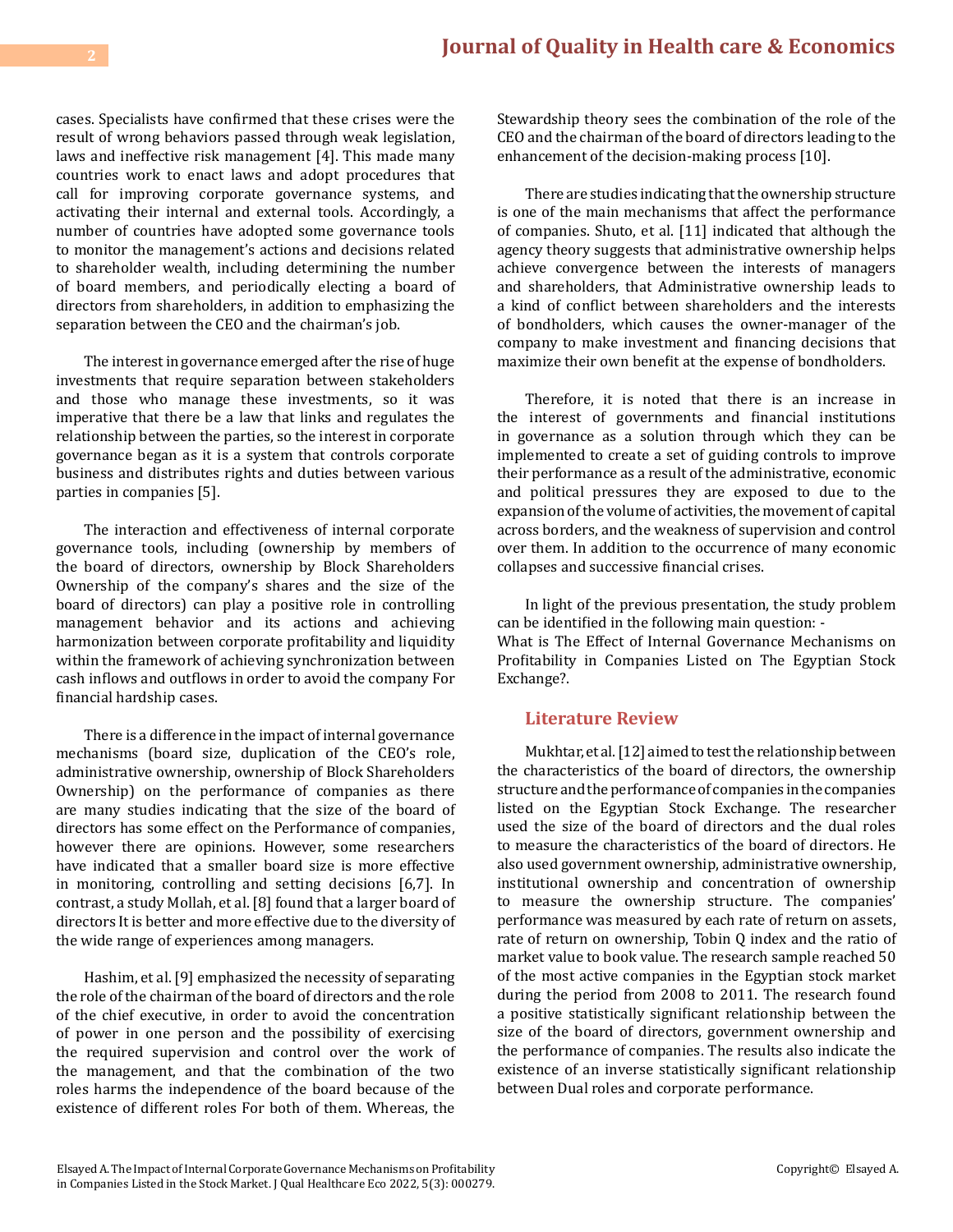Azzoz, et al. [13] aimed to find out the effect of corporate governance characteristics on the quality of profits and profit management. The research sample included all financial companies listed on the Amman Stock Exchange and the number of companies reached 73 companies for the period from 2007 to 2012, and the researcher used the number of board members, the duplication of the president. The executive, the formation of the board of directors, the number of members of the audit committee, the components of the audit committee and the activity of the audit committee to measure the characteristics of corporate governance, and the research found a positive and moral relationship between (size of the board - duality of the executive director) and the rate of return on property rights, and the research recommended financial companies By reducing the number of board members, and adjusting the percentage of external and non-executive directors in both the board of directors and the audit committee.

Tsagem, et al, [5] indicated the effect of working capital management (WCM), family or family ownership, and the size of the board of directors on profitability in small and medium enterprises in Nigeria, and the researcher used the financial reports of a sample that included 235 SMEs in Nigeria (160 companies). Family-owned, 75 companies not owned by family members) for the period between 2008 - 2012, and the research found conflicting and inconclusive results about the relationship between the size of the board of directors and the performance of companies, as Jensen, et al. indicated that the small board of directors is more effective in management and control. And decision-making, and this is what both Kumar, et al. [7] and Ujunwa, et al. [6] have also reached. On the other hand, Abor, et al. [14] found that the size of a large board of directors is better and more effective due to the presence of great diversity and wide experiences among managers. Mollah, et al, [8] indicated that the size of the large board of directors tends to be more powerful for the control of the CEO, and this is also indicated by the study Qureshi, et al. that there is a positive relationship between the size of the board of directors and the performance of companies.

Manasir, et al. [15] found by analyzing sample data that included (153) companies for the three years from 2009 - 2011, and (21) companies were excluded due to the absence of the minimum acceptable level of data, as the research concluded that there is no significant impact Statistical significance for the application of corporate governance rules as a whole on both the return on assets (ROA) and the return on equity (ROE) for Jordanian public services companies, and the researcher recommended the need to pay attention to the application of governance rules related to shareholders' rights because of their impact on the return on assets and the return on share. the one.

While the study Ajanthan, et al. [16] went to identify the effect of the internal mechanisms of corporate governance (size of the board, family ownership, percentage of female presence in boards of directors) on the performance and profitability of companies, as it reached through application on a sample of (18) companies for the period from 2007 - 2012 indicated that there is a positive relationship between the size of the board and the profitability of the company, and that there is a positive relationship between corporate governance practices and the profitability of these companies.

The study Ujunwa, et al. [6] also dealt with the relationship between the characteristics of the board of directors and the financial performance of Nigerian companies, and the research aimed to identify the effect of the characteristics of the board of directors (size of the board, skills of the board of directors, nationality of the board of directors, gender, race, double chief executive) on financial performance To companies. The researcher used a sample consisting of (122) companies listed on the Nigeria Stock Exchange for the period 1991-2008. The research found that each of (CEO dualism, diversity in gender) was negatively correlated with the performance of the companies, in contrast, it was found that each of (the nationality of the board of directors, the race, the number of board members who have PhD qualifications) correlated positively with the performance of the companies.

Through the application on a sample that covered 30 companies for the period between 2003 -2007, Heenetigala, et al. [17] addressed the relationship between corporate governance rules and corporate performance. Governance was measured through (separation between the chairman of the board of directors and the executive director, the formation of the board of directors) and was measured. Financial performance through (return on assets, return on equity), and where the research found a positive relationship between corporate governance and the performance of companies, as the results indicated an increase in profit and share price performance in companies that implement corporate governance strategies.

In another context Yahyaoui, et al. [18] aimed to shed light on the role of corporate governance in improving the financial performance of companies, and to know the concept of corporate governance, its objective, the parties concerned with it, as well as its basics and principles, and then its role in improving financial performance. The research found a set of results, the most important of which is that companies that implement corporate governance become more attractive to investors, which leads to increased access to capital markets, credit period, lower cost of financing, increased market value of the company, reduced risks and increased competitiveness of the company, and faced corruption and capital flight .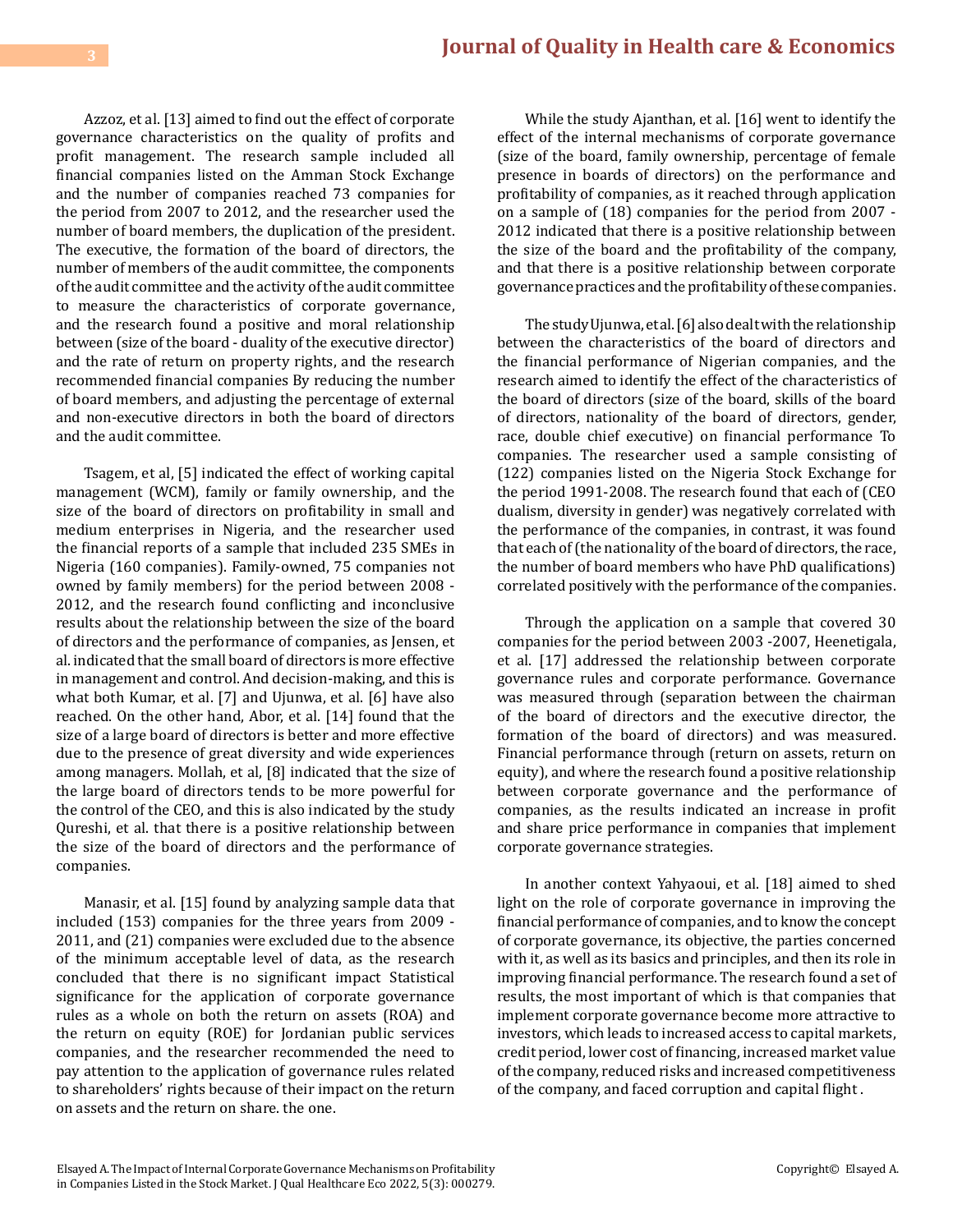While Ezzine, et al. [19] tried to analyze the impact of corporate governance mechanisms on the performance of Saudi companies during the recent financial crisis, and the research sample included 96 companies listed in the Saudi market during the period from 2007 to 2008. The research concluded that there is an inverse relationship between the size of the board of directors and the separation between the positions of Chairman and CEO with share price performance.

# **In Light of the Analysis of these Studies, the Following is Evident**

There is variation and disagreement about the impact of corporate governance on the performance and profitability of companies, as the study of Tsagem, et al. [3] and Azzoz, et al. [13] concluded that there is a related relationship between corporate governance and corporate profitability, and as that the efficiency of corporate governance has an impact on the relationship between working capital management and corporate profitability, and this is what Musleh, et al. also found.

While Ahmed, et al. [20] concluded that there is no positive relationship between the various internal mechanisms of corporate governance stipulated in the principles of Egyptian corporate governance and the performance indicators of the selected companies. Manasir, et al. [15] indicated that there is no statistically significant effect of applying the rules of corporate governance as a whole to all From return on assets (ROA), and return on equity (ROE) for Jordanian public service companies. It has been found from previous studies that there is a difference in the impact of internal governance mechanisms (board size, CEO duplication, administrative ownership, ownership of Block Shareholders Ownership) on the performance of companies as:

There are many studies indicating that the size of the board of directors has some impact on the performance of the companies, however there are conflicting opinions while some researchers have indicated that the small board of directors is more effective in monitoring, controlling and setting decisions Kumar, et al. [7].

In contrast, my studies Abor, et al. [14] and Mollah, et al. [8] found that a larger board of directors is better and more effective given the diversity of a wide range of experiences among managers.

Hashim, et al. [9] indicated the necessity of separating the role of the chairman of the board of directors and the role of the CEO, in order to avoid the concentration of power in one person and the possibility of exercising the required supervision and control over the work of the management, and that the combination of the two roles would harm the independence of the board because of the existence of roles Different for each. Whereas, the Stewardship theory sees the combination of the role of the CEO and the chairman of the board of directors leading to the enhancement of the decision-making process [21-35].

There are studies indicating that the ownership structure is one of the main mechanisms that affect the performance of companies and where James, et al. pointed to the benefits of establishing family- owned companies due to their characteristics such as altruism, trust and patriarchy that create love and commitment for men. Business and that the establishment of family companies provides a system of corporate governance, especially to reduce costs and improve performance, and that such companies are less likely to fail than others. On the other hand, the study Shuto, et al. [11] indicated that although the agency theory suggests that administrative ownership helps to achieve convergence between the interests of managers and shareholders, yet administrative ownership leads to a kind of conflict between shareholders and bondholders' interests. This conflict drives the company's owner-manager to make investment and financing decisions that maximize their own benefit at the expense of the bondholders [36-40].

# **Research Hypotheses**

There is a statistically significant significant impact relationship between internal governance mechanisms and profitability.

This hypothesis is divided into the following subhypotheses: -

**H1**: There is a positive statistically significant impact relationship between board size and profitability.

**H2**: There is a positive statistically significant impact relationship between CEO role and profitability.

**H3**: There is a positive statistically significant impact relationship between managerial ownership and profitability. **H4**: There is a positive statistically significant impact relationship between major shareholder ownership and profitability.

## **Search Methodology**

#### **Research Community**

The research community is represented by all the companies listed on the Egyptian Stock Exchange, the number of which according to the Egyptian Stock Exchange website is 222 companies in various sectors [41,42].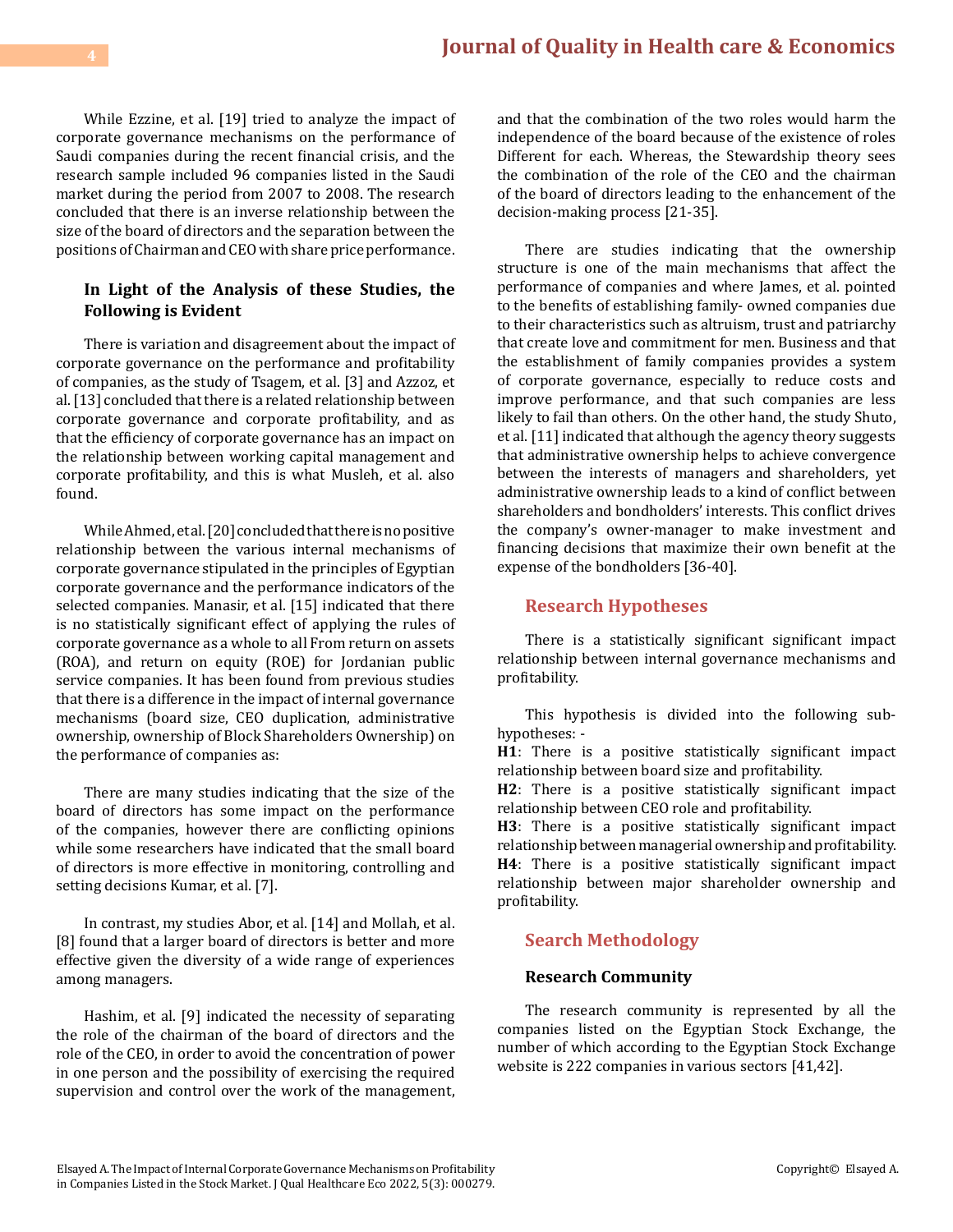#### **The Research Sample**

Given the lack of all corporate governance data for all companies listed in the Egyptian stock market, the research sample consisted of a simple random sample chosen from the Egyptian companies listed in the Egyptian stock market, during the period between 2012 and 2016, and the research sample was (85) A company and provided that these companies meet the following conditions [43,44].

The selected companies must be listed on the Egyptian Stock Exchange from 1/1/2012 until 12/31/2016.

That the companies selected are non-financial and nonservice industrial companies, and thus the following are excluded:

Banking and financial services sectors, with the

exception of banks, due to the different nature and corporate governance system for these sectors.

That the required data be available during the search period for all companies selected in the research sample, which are represented in: annual financial statements, ownership structure, formation of the board of directors.

The following table shows the descriptive statistics of the study sample data, which includes (85) companies listed in the Egyptian stock market for a time series for the financial period from 2012 to 2016, with a total number of observations reaching (425) (Table 1). The table includes a number of statistical measures: The lowest value, the highest value, the mean, and the standard deviation for each of the study variables, as follows [45-50].

| <b>Variables</b>                                                        | <b>Dimensions Of The Variables</b> | <b>Minimum</b> | <b>The Highest</b><br>Rate | <b>Arithmetic</b><br><b>Mean</b> | <b>Standard</b><br><b>Deviation</b> |
|-------------------------------------------------------------------------|------------------------------------|----------------|----------------------------|----------------------------------|-------------------------------------|
| Internal corporate<br>governance<br>mechanisms<br>(Independent variable | Board size                         |                | 71                         |                                  | 7220                                |
|                                                                         | Duplicate the CEO role             |                |                            | 50                               | 7240                                |
|                                                                         | Administrative ownership (%)       |                | 30                         |                                  | 7220                                |
|                                                                         | Block Shareholders Ownership (%)   |                | 30                         |                                  | 7220                                |
| Profitability<br>(Dependent variable)                                   | Rate of return on assets (%)       | 70071-         | 3307                       | 1015                             | 20                                  |
|                                                                         | Total operating profit (%)         | 72070-         |                            | 2015                             | 209                                 |

**Table 1:** Descriptive statistics of the study sample.

It is noted from the previous table No (1) that: The internal governance mechanisms (the size of the board of directors - the duplication of the role of the executive director - the administrative ownership - the ownership of Block Shareholders Ownership) we find that the arithmetic mean of the size of the board of directors B size (7) and the minimum (the upper limit) for the size of the board of directors is 3 (15), which is not Consistent with what is indicated in the Guide to the Rules and Standards of Corporate Governance in the Arab Republic of Egypt for the year 2011, that the number of members of the Board of Directors shall not be less than (5) members. We find that the arithmetic mean of the CEO Duality duality reached (0.56), indicating that more than 50% of the companies representing the research sample have duplication, meaning that the CEO in these companies is the same as the Chairman of the Board of Directors. We also find that the mean of both the administrative ownership (MO) and the ownership of Block Shareholders Ownership (BSO) was (0.44, 0.27), respectively, which indicates that the ownership structure in the companies representing the research sample depends largely on management's ownership over the ownership of Block Shareholders Ownership [51].

With regard to the dependent variable, which is profitability (rate of return on assets, gross operating profit), we find that the average rate of return on assets (ROA) and the average rate of gross operating profit (GOP) amounted to approximately (7.8, 8.8), respectively.

#### **Research Hypothesis Test**

The results of the research and hypothesis testing were divided into: Results on the total level of the variables, followed by the results of the analysis of the influential relationships between the sub-dimensions of the variables included in the study model, and the details of these results are as follows: To test the relationships between the variables of the research model on the overall level, the research model and the influential relationships between the research variables were tested using the modeling of structural equations using the method of "Moment Structures (AMOS) Of Analysis. Figure 1 shows the parameter values of the influencing relationships between the variables of the search model.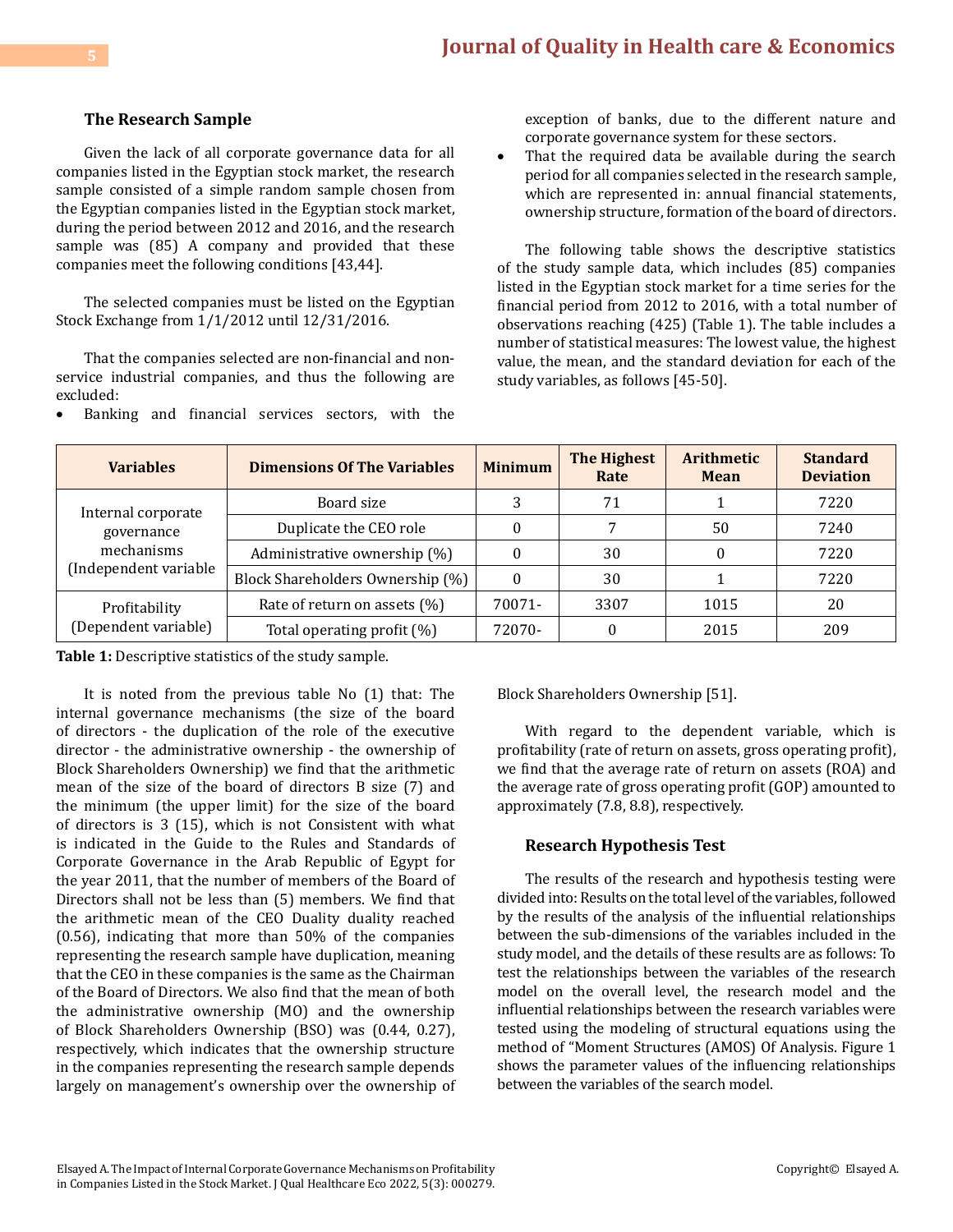

The direct overall effect of the variable "INTGOV internal governance mechanisms" on both the rate of return on assets (ROA) and the total operating profit (GOP) is its coefficient (0.30, 0.29), respectively, and this means that the variance in the variable "internal corporate governance mechanisms"

INTGOV) explains By the amount of the previous values of the variance in the profitability variable, and Table 2 shows the total effects between the research variables and (Z) test of the path parameter and their significance (Table 2).

| <b>Variables</b> | <b>Effect</b> | <b>Variables</b> | Path parameter | <b>Standard error</b> | <b>T</b> value | Sig. |
|------------------|---------------|------------------|----------------|-----------------------|----------------|------|
| <b>INTGOV</b>    |               | <b>ROA</b>       | 20             | 20282                 | 80             | 0    |
| <b>INTGOV</b>    |               | GOP              | 29             | 20669                 | 90             | 0    |

**Table 2:** Estimates of the path parameters between the model variables and their significance. Sig. using Bootstrap Confildence, bias-corrected percentile at 95% confidence level.

In light of the data presented in Table 2, the research results indicate the existence of a positive and significant impact relationship of (0.290.0.30) for the internal governance mechanisms as a total variable on profitability (ROA, GOP).

governance mechanisms on profitability*:* A specially designed program has been relied upon by Dr. Andrew F. Hayes is to test the direct effects of the sub-elements of one variable on the sub- elements of another variable. The methodology of this method depends on the Sobel test and the Bootstrap method, as shown in the following Table 3.

Examining the impact of sub-variables of internal

| <b>Sub Variables</b>                | <b>Impact factor</b> |        |            |            | Sig.       |            |
|-------------------------------------|----------------------|--------|------------|------------|------------|------------|
|                                     | <b>ROA</b>           | GOP    | <b>ROA</b> | <b>GOP</b> | <b>ROA</b> | <b>GOP</b> |
| Board size                          | 355550               | 355060 | 8518       | 8588       | 35333      | 35333      |
| CEO duality                         | 353531               | 353058 | 5583       | 506        | 353315     | 35331      |
| Managerial Ownership                | 351553               | 351010 | 55680      | 55008      | 35333      | 35333      |
| <b>Block Shareholders Ownership</b> | 351015               | 351555 | 5388       | 5500       | 353331     | 35333      |

**Table 3:** Prepared by the researcher as a result of statistical analysis.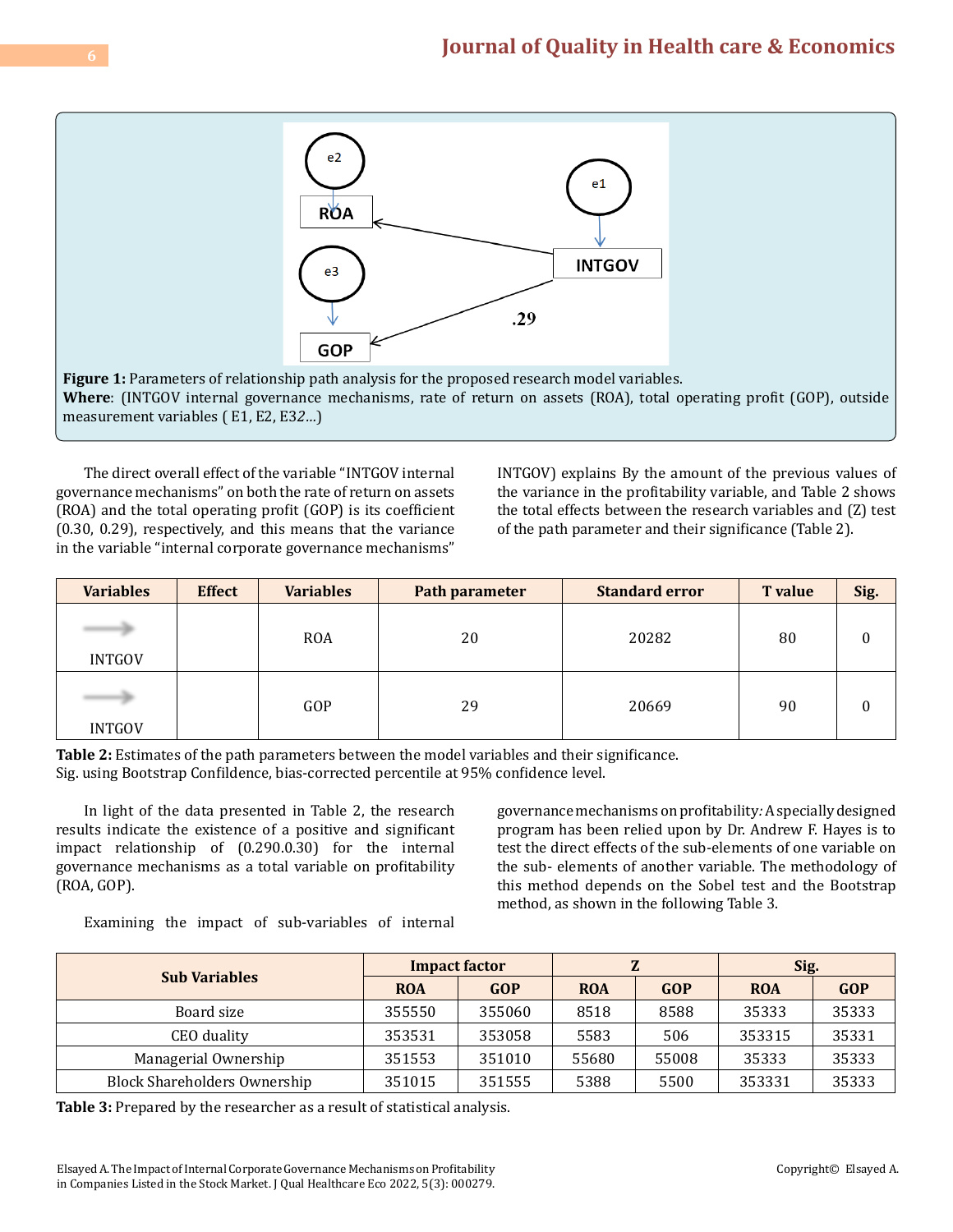# **[Journal of Quality in Health care & Economics](https://medwinpublishers.com/JQHE/) <sup>7</sup>**

By Looking at Table 3 there is a significant positive impact of the size of the board of directors on profitability (ROA, GOP), where the impact factor was approximately (23.0 and 0.25) respectively, and this means that the difference in the size of the board of directors explains (23.0, 0.25) of the variance in Profitability (ROA and GOP) respectively, and the values of the (z) test and its significance indicate that this overall effect was significant at 95% confidence and significance (0.000).

There is a significant positive impact of the dual role of the CEO on profitability (ROA, GOP), where the impact factor was approximately (05.0, 0.04), respectively, and this means that the difference in the duality of the CEO role explains (05.0, 0.04) of the variance in profitability (ROA and GOP) respectively. The values of the (z) test and its significance indicate that this overall effect was significant with 95% confidence and significance (0.0015).

There is a significant positive impact of administrative ownership on profitability (ROA, GOP), where the impact factor was approximately (15.0 and 0.13), respectively, and this means that the difference in administrative ownership explains (15.0, 0.13) of the variance in profitability (ROA and GOP respectively, and the values of the (z) test and its significance indicate that this overall effect was significant at 95% confidence and significance (0.000).

There is a significant positive impact of the ownership of major shareholders on profitability (ROA, GOP), as the impact factor was approximately (13.0 and 0.12) respectively, and this means that the difference between Block Shareholders Ownership explains (13.0, 0.12) of the variance in profitability. (ROA and GOP). Respectively, and the values of (z) test and its significance indicate that this overall effect was significant with 95% confidence and significance (0.0001).

#### **Summary and Concluded Remarks**

internal governance mechanisms have a positive impact on profitability (ROA, GOP), and these results are consistent with the study of Tsagem, et al, [5]; Azzoz, et al. [13]. Manaseer, et al. [15] in light of the previous studies presented that dealt with the relationship between internal governance and profitability, the researcher concluded the following.

The Board of Directors is one of the effective internal governance mechanisms that can contribute to reducing agency problems, while the effectiveness of the Board of Directors depends on forming the board and preventing duplication of roles. Through previous studies, it was found that internal governance mechanisms can affect the efficiency of companies 'performance. And increasing its

profitability, as well as separating the management, plays an important role in making decisions that serve the interests of shareholders and all other parties, as it prevents the manager from possessing all powers and making decisions that serve his interests.

Concentration of ownership is one of the effective mechanisms of corporate governance that contributes to reducing agency problems, as the concentration of ownership in the hands of a small number of shareholders prompts them to effectively exercise their supervisory role.

Administrative ownership is one of the mechanisms that reduces agency costs by achieving convergence of interests between managers and shareholders.

# **Recommendations**

In order to achieve benefit from the practical research results, we review, during the following points, a set of recommendations directed to financial managers and the management of joint stock companies listed on the Egyptian Stock Exchange, as follows: -

#### **For the Company's Board of Directors**

Egyptian shareholding companies must adhere to the number recommended in the Egyptian corporate governance rulebook that the size of the board of directors should not be less than 5 members, as the larger board of directors is better and more high due to the diversity of the existence of a wide range of experiences among managers, and as the research found the existence of Positive relationship between board size and profitability.

It is necessary to take into account the separation of the roles of the CEO and the Chairman of the Board of Directors so that the powers do not come together in the hands of one person, which negatively affects the interests of the company, the shareholders and all the other parties, as the current research has found a combination between the role of the CEO and the Chairman of the Board of Directors, even if the results of the research reached a relationship Positive but positive, low impact relationship between CEO role and profitability.

#### **As for the Property Structure**

Companies should be keen on the need to achieve a balance in the ownership structure so that members of the board of directors have ownership in the company, which contributes to achieving convergence of interests and reducing administrative opportunism, which was confirmed by the research results of the high percentage of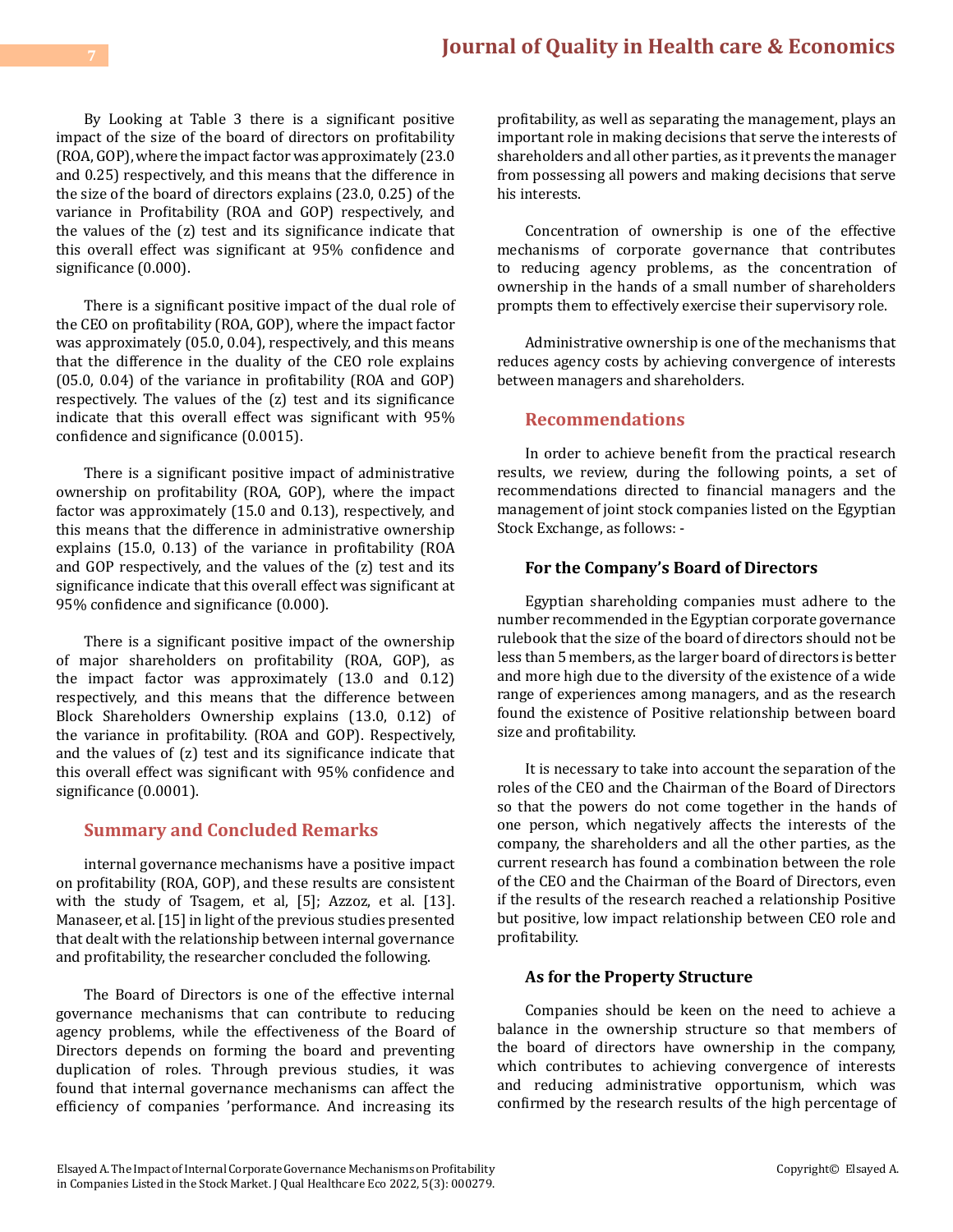administrative ownership in the companies, the research sample, and its positive impact on profitability. Giving more attention to individual investors, so that the shareholders do not lose part or all of their supervisory rights in the company.

# **References**

- 1. [Kajananthan R, Achchuthan S \(2013\) Corporate](http://citeseerx.ist.psu.edu/viewdoc/download?doi=10.1.1.904.7812&rep=rep1&type=pdf) [Governance Practices and Its Impact on Working Capital](http://citeseerx.ist.psu.edu/viewdoc/download?doi=10.1.1.904.7812&rep=rep1&type=pdf) [Management: Evidence from Sri Lanka. Research Journal](http://citeseerx.ist.psu.edu/viewdoc/download?doi=10.1.1.904.7812&rep=rep1&type=pdf) [of Finance and Accounting 4\(3\): 23-31.](http://citeseerx.ist.psu.edu/viewdoc/download?doi=10.1.1.904.7812&rep=rep1&type=pdf)
- 2. Ivanovic B, Bogdan k (2011) Corporate Governance Practices and Its Impact on Working Capital Management. Research Journal of Finance and Accounting 7(2): 53-32.
- 3. [Nassar, Wajih A, Hafeez A \(2013\) The Impact of Applying](https://papers.ssrn.com/sol3/papers.cfm?abstract_id=3817509) [Corporate Governance Mechanisms on Information](https://papers.ssrn.com/sol3/papers.cfm?abstract_id=3817509) [Content in the Stock Market: An Applied Study. The](https://papers.ssrn.com/sol3/papers.cfm?abstract_id=3817509) [Scientific Journal of Economics and Trade 1: 467-493.](https://papers.ssrn.com/sol3/papers.cfm?abstract_id=3817509)
- 4. Al Sartawi, [Muttalib A, Musleh M \(2015\) The Impact of](https://ideas.repec.org/a/eee/riibaf/v51y2020ics0275531918308183.html) [Corporate Governance on the Performance of Companies](https://ideas.repec.org/a/eee/riibaf/v51y2020ics0275531918308183.html) [Listed in the Financial Markets of the Gulf Cooperation](https://ideas.repec.org/a/eee/riibaf/v51y2020ics0275531918308183.html) [Council Countries. Jordanian Journal of Business](https://ideas.repec.org/a/eee/riibaf/v51y2020ics0275531918308183.html) [Administration 11\(3\): 705-723.](https://ideas.repec.org/a/eee/riibaf/v51y2020ics0275531918308183.html)
- 5. [Tsagem MM, AripinN, Ishak R \(2015\) Impact of Working](https://www.econjournals.com/index.php/ijefi/article/view/1346) Capital Management, [Ownership Structure and Board](https://www.econjournals.com/index.php/ijefi/article/view/1346) [Size on the Profitability of Small and Medium- Sized](https://www.econjournals.com/index.php/ijefi/article/view/1346) [Entities in Nigeria", International Journal of Economics](https://www.econjournals.com/index.php/ijefi/article/view/1346) [and Financial Issues 5: 77-83.](https://www.econjournals.com/index.php/ijefi/article/view/1346)
- 6. [Ujunwa A \(2012\) Board characteristics and the financial](https://www.emerald.com/insight/content/doi/10.1108/14720701211275587/full/html) [performance of Nigerian quoted firms. Corporate](https://www.emerald.com/insight/content/doi/10.1108/14720701211275587/full/html) [governance 12\(5\): 656-674.](https://www.emerald.com/insight/content/doi/10.1108/14720701211275587/full/html)
- 7. [Kumar N, Singh JP \(2013\) Effect of board size and](https://www.emerald.com/insight/content/doi/10.1108/14720701311302431/full/html) [promoter ownership on firm value: Some empirical](https://www.emerald.com/insight/content/doi/10.1108/14720701311302431/full/html) findings [from India. Corporate Governance 13\(1\): 88-98.](https://www.emerald.com/insight/content/doi/10.1108/14720701311302431/full/html)
- 8. [Mollah S, Al Farooque O, Karim W \(2012\) Ownership](https://www.emerald.com/insight/content/doi/10.1108/10867371211266937/full/html) structure, [corporate governance and firm performance:](https://www.emerald.com/insight/content/doi/10.1108/10867371211266937/full/html) [Evidence from an African emerging market. Studies in](https://www.emerald.com/insight/content/doi/10.1108/10867371211266937/full/html) [Economics and Finance 29\(4\): 301-319.](https://www.emerald.com/insight/content/doi/10.1108/10867371211266937/full/html)
- 9. [Hashim HA, Dev S, \(2009\) Board characteristics,](https://www.emerald.com/insight/content/doi/10.1016/S1479-3563(08)08004-3/full/html) [ownership structure and earnings quality: Malaysian](https://www.emerald.com/insight/content/doi/10.1016/S1479-3563(08)08004-3/full/html) [evidence. Research in Accounting in Emerging](https://www.emerald.com/insight/content/doi/10.1016/S1479-3563(08)08004-3/full/html) [Economies 8: 97-123.](https://www.emerald.com/insight/content/doi/10.1016/S1479-3563(08)08004-3/full/html)
- 10. Al Midani, Ezzat MA (2004) Corporate Finance Management. Riyadh: Obeikan Library.
- 11. [Shuto A, Kitagawa N \(2011\) The Effect of Managerial](https://journals.sagepub.com/doi/abs/10.1177/0148558X11401553) [Ownership on the Cost of Debt: Evidence from Japan.](https://journals.sagepub.com/doi/abs/10.1177/0148558X11401553)

[Journal of Accounting, Auditing & Finance pp: 590-918.](https://journals.sagepub.com/doi/abs/10.1177/0148558X11401553)

- 12. Mukhtar, Saeed A (2016) Study and Test of the Relationship Between Board Characteristics, Ownership Structure and Corporate Performance: The Case of Companies Listed in the Egyptian Stock Market. Journal of Accounting Thought 20(4): 53-106.
- 13. [Azzoz A, Khamees B \(2016\) The Impact of Corporate](https://journals.ju.edu.jo/JJBA/article/viewFile/9414/4864) [Governance Characteristics on Earnings Quality and](https://journals.ju.edu.jo/JJBA/article/viewFile/9414/4864) [Earnings Management: Evidence from Jordan. Jordan](https://journals.ju.edu.jo/JJBA/article/viewFile/9414/4864)  [Journal of Business Administration 12\(1\): 187-207.](https://journals.ju.edu.jo/JJBA/article/viewFile/9414/4864)
- 14. [Abor J, Biekpe N \(2007\) Corporate governance,](https://www.emerald.com/insight/content/doi/10.1108/14720700710756562/full/html) [ownership structure and performance of SMEs in Ghana.](https://www.emerald.com/insight/content/doi/10.1108/14720700710756562/full/html)  [Implications for financing opportunities. Corporate](https://www.emerald.com/insight/content/doi/10.1108/14720700710756562/full/html) [governance 7\(3\): 288-300.](https://www.emerald.com/insight/content/doi/10.1108/14720700710756562/full/html)
- 15. Manasir Issa O (2013) The Impact of Applying Corporate Governance Rules on the Performance of Jordanian Public Service Companies. Unpublished Master Thesis, the Hashemite University, Jordan.
- 16. Ajanthan A (2013) Impact of Corporate Governance Practices on Firm Capital Structure and Profitability: A Study of Selected Hotels and Restaurant Companies in Sri Lanka. Research Journal of Finance and Accounting 4(10): 115-127.
- 17. [Heenetigala K, Armstrong A \(2012\) The impact of](https://papers.ssrn.com/sol3/papers.cfm?abstract_id=1971927) [corporate goverance firm performance in an unstable](https://papers.ssrn.com/sol3/papers.cfm?abstract_id=1971927)  [economic and political environment: evidence from](https://papers.ssrn.com/sol3/papers.cfm?abstract_id=1971927)  [sri lanka", financial markets and corporate goverance](https://papers.ssrn.com/sol3/papers.cfm?abstract_id=1971927)  [conference.](https://papers.ssrn.com/sol3/papers.cfm?abstract_id=1971927)
- 18. Naima Y, Hakima B (2012) The Role of Institutional Corporate Financial Performance. The National Forum on: Corporate Governance as a Mechanism to Reduce Financial and Administrative Corruption, Mohamed Khaider University, Biskra.
- 19. Ezzine H (2011) A Cross Saudi Firm Analysis of the Impact of Corporate Goverence On Stock Price Performance During The Recent Financial Crisis. European Journal of Economics, Finance and Administration Sciences 43: 137-154.
- 20. [Ahmed, Hassona D \(2014\) Corporate Goverance and](https://vuir.vu.edu.au/25985/1/Khaled%20Abdelkadar%20Muftah%20Otman.pdf)  [Firm Performance. Unpublished Master Thesis](https://vuir.vu.edu.au/25985/1/Khaled%20Abdelkadar%20Muftah%20Otman.pdf) Faculty [Of Postgraduate Studies And Scientific Research German](https://vuir.vu.edu.au/25985/1/Khaled%20Abdelkadar%20Muftah%20Otman.pdf) [University In Cairo.](https://vuir.vu.edu.au/25985/1/Khaled%20Abdelkadar%20Muftah%20Otman.pdf)
- 21. [Naveed A, Shoukat M, Muhammad N, Hamad N \(2014\)](https://www.arabianjbmr.com/pdfs/OM_VOL_3_(7)/2.pdf) [Impact of working Capital on Corporate Performance:](https://www.arabianjbmr.com/pdfs/OM_VOL_3_(7)/2.pdf) [A Case Study from Cement, Chemical and Engineering](https://www.arabianjbmr.com/pdfs/OM_VOL_3_(7)/2.pdf)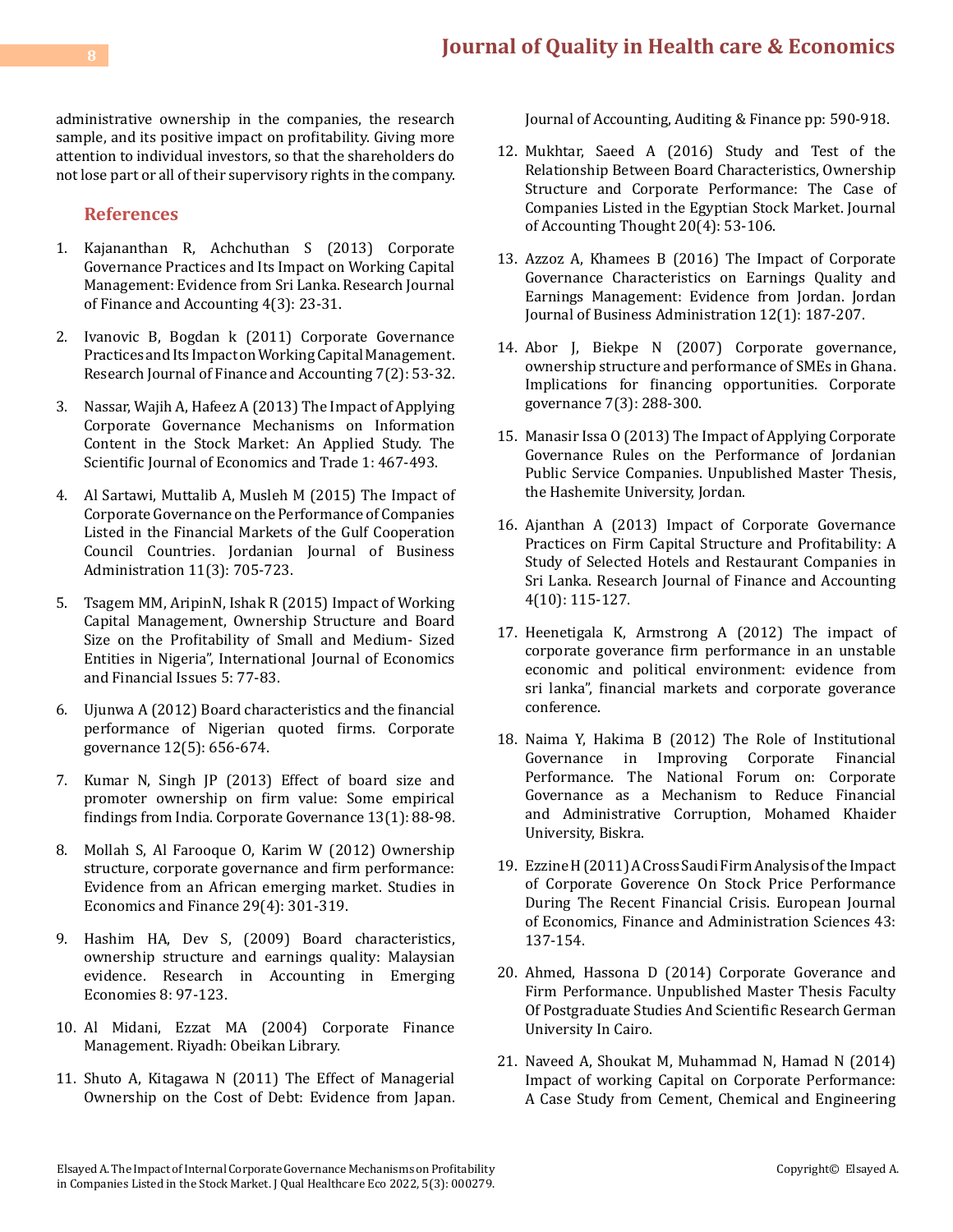[Sectors of Pakistan. Arabian Journal of Business and](https://www.arabianjbmr.com/pdfs/OM_VOL_3_(7)/2.pdf) [Management Review 3\(7\): 12-22.](https://www.arabianjbmr.com/pdfs/OM_VOL_3_(7)/2.pdf)

- 22. [Tamimi A, Fuad R, Qaisi A, Faris A \(2012\) The Impact of](https://papers.ssrn.com/sol3/Delivery.cfm/SSRN_ID3817509_code3377482.pdf?abstractid=3817509&type=2) [Internal Corporate Governance Tools on Working Capital](https://papers.ssrn.com/sol3/Delivery.cfm/SSRN_ID3817509_code3377482.pdf?abstractid=3817509&type=2) [Management and Their Impact on Economic Addition:](https://papers.ssrn.com/sol3/Delivery.cfm/SSRN_ID3817509_code3377482.pdf?abstractid=3817509&type=2) [An Applied Study on a Sample of Industrial Companies](https://papers.ssrn.com/sol3/Delivery.cfm/SSRN_ID3817509_code3377482.pdf?abstractid=3817509&type=2) [Listed on the Amman Stock Exchange, The Eleventh](https://papers.ssrn.com/sol3/Delivery.cfm/SSRN_ID3817509_code3377482.pdf?abstractid=3817509&type=2) [Annual Scientific Conference \( Business Intelligence and](https://papers.ssrn.com/sol3/Delivery.cfm/SSRN_ID3817509_code3377482.pdf?abstractid=3817509&type=2) [the Knowledge Economy\), Al-Zaytoonah University of](https://papers.ssrn.com/sol3/Delivery.cfm/SSRN_ID3817509_code3377482.pdf?abstractid=3817509&type=2) [Jordan.](https://papers.ssrn.com/sol3/Delivery.cfm/SSRN_ID3817509_code3377482.pdf?abstractid=3817509&type=2)
- 23. Guide to Corporate Governance Rules and Standards in the Arab Republic of Egypt issued in 2011. [Alim A, Ahmed](https://www.finance.ucla.edu/corporate-accounting/principles-of-financial-management) [A, Senussi A, Zaazoua H, Salih MM \(2016\) Principles of](https://www.finance.ucla.edu/corporate-accounting/principles-of-financial-management) [Financial Management. Dar Al-Nahda Al-Arabiya.](https://www.finance.ucla.edu/corporate-accounting/principles-of-financial-management)
- 24. [OCED \(2004\) Organization for Economic Cooperation](https://www.scirp.org/(S(lz5mqp453edsnp55rrgjct55))/reference/referencespapers.aspx?referenceid=1851902) [and Development Principles.](https://www.scirp.org/(S(lz5mqp453edsnp55rrgjct55))/reference/referencespapers.aspx?referenceid=1851902)
- 25. Mona Ali M (2014) Study of the relationship between internal governance mechanisms and the capital structure. Unpublished master's thesis, Cairo University.
- 26. Wajih NA, Hafeez A (2013) The Impact of Applying Corporate Governance Mechanisms on Information Content in the Stock Market: An Applied Study. The Scientific Journal of Economics and Trade. 1: 467-493.
- 27. Abdelmegeid NS (2014) Impact of corporate governance on working capital management and financial performance. The Thought Accounting 19(1): 35-71.
- 28. Al-Fayoumia NA, Abuzayed BM (2009) Ownership structure and corporate financing. Applied Financial Economics pp: 1-10.
- 29. [Al-Haddad W, Alzurqan ST, Al-Sufy FJ \(2011\) The Effect](http://www.ijhssnet.com/journals/Vol._1_No._4;_April_2011/8.pdf) of [Corporate Governance on the Performance of Jordanian](http://www.ijhssnet.com/journals/Vol._1_No._4;_April_2011/8.pdf) [Industrial Companies: An Empirical Study on Amman](http://www.ijhssnet.com/journals/Vol._1_No._4;_April_2011/8.pdf) [Stock Exchange. International Journal of Humanities and](http://www.ijhssnet.com/journals/Vol._1_No._4;_April_2011/8.pdf) [Social Science 1\(4\): 55-69.](http://www.ijhssnet.com/journals/Vol._1_No._4;_April_2011/8.pdf)
- 30. [Agyei A, Owsus A \(2014\) The Effect of Ownership](https://econpapers.repec.org/article/hurijaraf/v_3a4_3ay_3a2014_3ai_3a1_3ap_3a109-118.htm) [Structure and Corporate Governance on Capital](https://econpapers.repec.org/article/hurijaraf/v_3a4_3ay_3a2014_3ai_3a1_3ap_3a109-118.htm) [Structure of Ghanaian Listed Manufacturing Companies.](https://econpapers.repec.org/article/hurijaraf/v_3a4_3ay_3a2014_3ai_3a1_3ap_3a109-118.htm) [International Journal of Academic Research in](https://econpapers.repec.org/article/hurijaraf/v_3a4_3ay_3a2014_3ai_3a1_3ap_3a109-118.htm) [Accounting, Finance and Management Sciences 4\(1\):](https://econpapers.repec.org/article/hurijaraf/v_3a4_3ay_3a2014_3ai_3a1_3ap_3a109-118.htm) [109-118.](https://econpapers.repec.org/article/hurijaraf/v_3a4_3ay_3a2014_3ai_3a1_3ap_3a109-118.htm)
- 31. [Aljifri K, Moustafa M \(2007\) The Impact of Corporate](https://www.emerald.com/insight/content/doi/10.1108/10264116200700008/full/html) [Governance Mechanisms on the Performance of UAE](https://www.emerald.com/insight/content/doi/10.1108/10264116200700008/full/html) [Firms: An Empirical Analysis. Journal of Economic &](https://www.emerald.com/insight/content/doi/10.1108/10264116200700008/full/html) [Administrative Sciences 23\(2\): 1-4.](https://www.emerald.com/insight/content/doi/10.1108/10264116200700008/full/html)
- 32. [Basheer MF \(2014\) Impact of Corporate Governance on](http://www.ijias.issr-journals.org/abstract.php?article=IJIAS-14-198-02) [Corporate Cash Holdings: An empirical study of firms](http://www.ijias.issr-journals.org/abstract.php?article=IJIAS-14-198-02)

[in manufacturing industry of Pakistan. International](http://www.ijias.issr-journals.org/abstract.php?article=IJIAS-14-198-02)  [Journal of Innovation and Applied Studies 7\(4\): 1371-](http://www.ijias.issr-journals.org/abstract.php?article=IJIAS-14-198-02) [1383.](http://www.ijias.issr-journals.org/abstract.php?article=IJIAS-14-198-02)

- 33. [Carter DA, D'Souza F, Simkins BJ, Simpson WG \(2010\)](https://onlinelibrary.wiley.com/doi/abs/10.1111/j.1467-8683.2010.00809.x) [The gender and ethnic diversity of US boards and board](https://onlinelibrary.wiley.com/doi/abs/10.1111/j.1467-8683.2010.00809.x) [committees and firm financial performance. Corporate](https://onlinelibrary.wiley.com/doi/abs/10.1111/j.1467-8683.2010.00809.x) [Governance: An International Review 18\(5\): 396-414.](https://onlinelibrary.wiley.com/doi/abs/10.1111/j.1467-8683.2010.00809.x)
- 34. [Amarjit G, Nahum B, Mand HS, Charul S \(2012\)](https://ccsenet.org/journal/index.php/ijef/article/view/18618) [Corporate Governance and Capital Structure of Small](https://ccsenet.org/journal/index.php/ijef/article/view/18618)  [Business Service Firms in India. International Journal of](https://ccsenet.org/journal/index.php/ijef/article/view/18618) [Economics and Finance 4\(8\): 1-8.](https://ccsenet.org/journal/index.php/ijef/article/view/18618)
- 35. [Gill A, Shah C \(2012\) Determinants of corporate cash](https://www.ccsenet.org/journal/index.php/ijef/article/view/13673)  [holding s: evidence from Canada. International Journal](https://www.ccsenet.org/journal/index.php/ijef/article/view/13673) [of Economics and Finance 4\(1\): 70-79.](https://www.ccsenet.org/journal/index.php/ijef/article/view/13673)
- 36. [Hasan A, Butt SA \(2009\) Impact of ownership structure](https://www.ccsenet.org/journal/index.php/ijbm/article/view/491)  [and corporate governance on capital structure of](https://www.ccsenet.org/journal/index.php/ijbm/article/view/491) [Pakistani listed companies. International Journal of](https://www.ccsenet.org/journal/index.php/ijbm/article/view/491)  [Business & Management 4\(2\): 50-57.](https://www.ccsenet.org/journal/index.php/ijbm/article/view/491)
- 37. [Heng TB, Shabnam A, San OT \(2012\) Board of Directors](https://ccsenet.org/journal/index.php/ass/article/view/15384)  [and Capital Structure: Evidence from Leading Malaysian](https://ccsenet.org/journal/index.php/ass/article/view/15384)  [Companies. Asian Social Science 8\(3\): 1-8.](https://ccsenet.org/journal/index.php/ass/article/view/15384)
- 38. [Kamardin H, Haron H \(2011\) Internal corporate](https://www.emerald.com/insight/content/doi/10.1108/19852511111173095/full/html)  [governance and board performance in monitoring roles:](https://www.emerald.com/insight/content/doi/10.1108/19852511111173095/full/html) [Evidence from Malaysia. Journal of Financial Reporting](https://www.emerald.com/insight/content/doi/10.1108/19852511111173095/full/html) [& Accounting 9\(2\): 119-140.](https://www.emerald.com/insight/content/doi/10.1108/19852511111173095/full/html)
- 39. [Lückerath Rovers M \(2013\) Women on boards and firm](https://link.springer.com/article/10.1007/s10997-011-9186-1) [performance. Journal of Management &](https://link.springer.com/article/10.1007/s10997-011-9186-1) Governance [17\(2\): 491-509.](https://link.springer.com/article/10.1007/s10997-011-9186-1)
- 40. [Mulyadi M, Anwar Y \(2015\) Corporate Governance,](https://www.sciencedirect.com/science/article/pii/S1877042815017152) [Earnings Management and Tax Management", Procedia](https://www.sciencedirect.com/science/article/pii/S1877042815017152) [- Social and Behavioral Sciences pp: 363-36.](https://www.sciencedirect.com/science/article/pii/S1877042815017152)
- 41. [Christopher P \(2004\) Corporate governance and the](https://www.proquest.com/scholarly-journals/corporate-governance-u-k-audit-committees/docview/1011564871/se-2) [role of non-executive directors in large UK companies:](https://www.proquest.com/scholarly-journals/corporate-governance-u-k-audit-committees/docview/1011564871/se-2) [an empirical Study. Corporate Governance ProQuest pp:](https://www.proquest.com/scholarly-journals/corporate-governance-u-k-audit-committees/docview/1011564871/se-2)  [1-12.](https://www.proquest.com/scholarly-journals/corporate-governance-u-k-audit-committees/docview/1011564871/se-2)
- 42. Ramly Z, Abdul Rashid [HM \(2010\) Critical review of](https://www.internationalscholarsjournals.com/abstract/critical-review-of-literature-on-corporate-governance-and-the-cost-of-capital-the-value-creation-perspective-66961.html) [literature on corporate governance and the cost of](https://www.internationalscholarsjournals.com/abstract/critical-review-of-literature-on-corporate-governance-and-the-cost-of-capital-the-value-creation-perspective-66961.html)  [capital: The value creation perspective. African Journal](https://www.internationalscholarsjournals.com/abstract/critical-review-of-literature-on-corporate-governance-and-the-cost-of-capital-the-value-creation-perspective-66961.html) [of Business Management 4\(11\): 2198-2204.](https://www.internationalscholarsjournals.com/abstract/critical-review-of-literature-on-corporate-governance-and-the-cost-of-capital-the-value-creation-perspective-66961.html)
- 43. [Rantiu A \(2013\) The Effects Of Board Size And Ceo](https://archive.aessweb.com/index.php/5002/article/view/1069) [Duality On Firms' Capital Structure: A Study Of Selected](https://archive.aessweb.com/index.php/5002/article/view/1069)  [Listed Firms In Nigeria. Asian Economic And Financial](https://archive.aessweb.com/index.php/5002/article/view/1069)  [Review 3\(8\): 1033-1043.](https://archive.aessweb.com/index.php/5002/article/view/1069)
- 44. Rezaei F, Ghorbani B, Yaghoubi A, (2012) The effect of corporate governance on enterprises' finance structure.